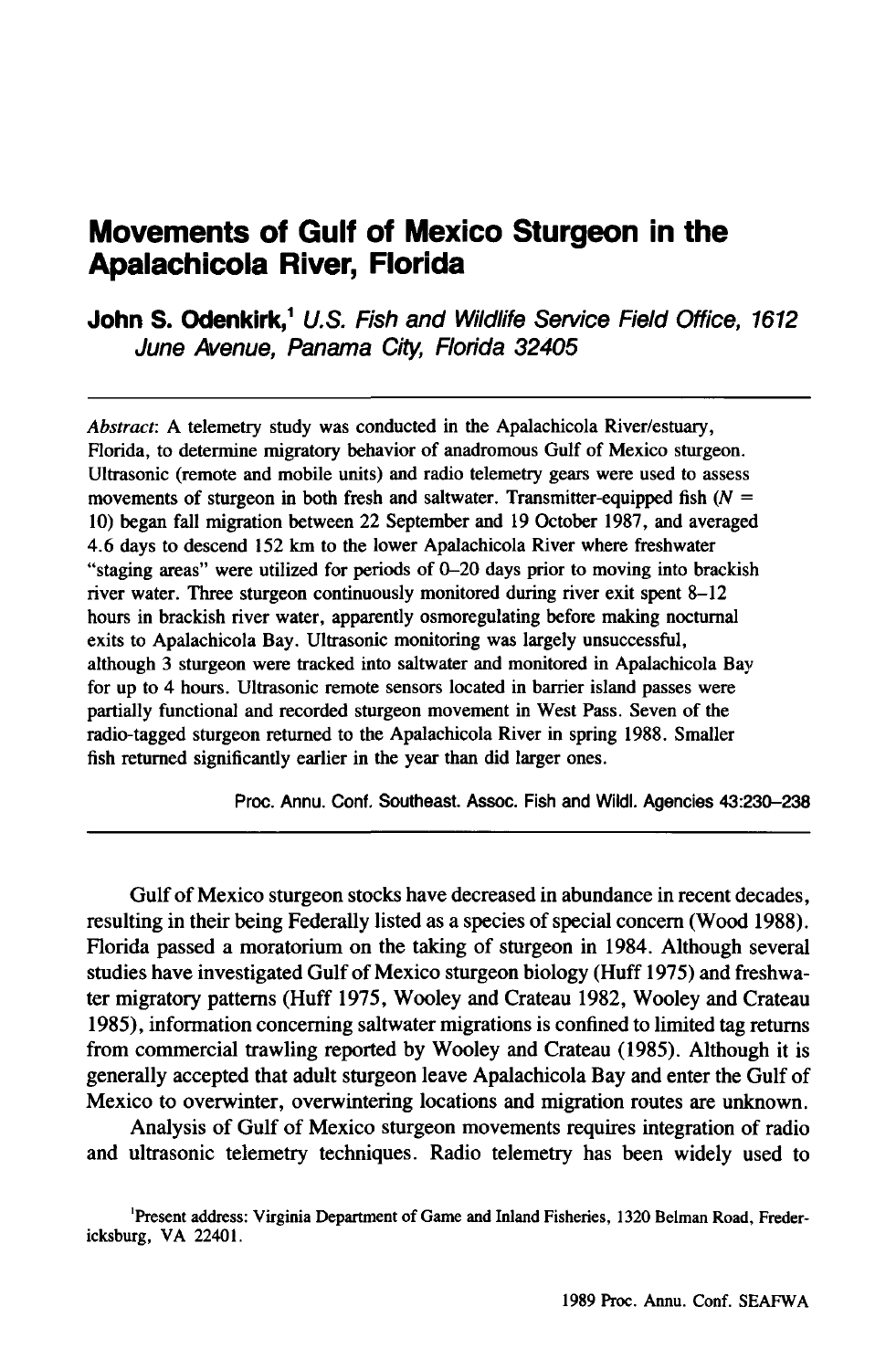monitor movements of freshwater fishes (Winter 1977, Johnsen 1980, Buckley and Kynard 1985, Wooley and Crateau 1985, Hurley et al. 1987), and ultrasonic telemetry has proven effective for monitoring fish movements in both freshwater (Henderson et al. 1966, Johnsen and Hasler 1977, Coutant and Carroll 1980) and marine systems (Koo and Wilson 1972, Hawkins et al. 1980, Yeager 1982, McKibben and Nelson 1986). Trefethen (1956) discussed the versatility of the ultrasonic tag for use in both fresh and saltwater but noted a decreased range in turbulent or saline systems. In freshwater, it has been determined that radio transmitters are easier to locate than are their ultrasonic counterparts (Dudley et al. 1977, Moss 1985). However if submerged tracking in estuarine or marine environments is desired, an ultrasonic tag must be used.

In order to facilitate tracking of migrating anadromous Gulf of Mexico sturgeon *(Acipenser oxyrhynchus desotoi)*, I employed a double tagging method-using both radio and ultrasonic tracking gear in addition to stationary ultrasonic remote sensors. My primary goal was to follow migrating sturgeon out of the Apalachicola River to locate their unknown winter habitat areas in Apalachicola Bay and/or the Gulf of Mexico. In addition, I investigated various migratory aspects of the sturgeon including swimming rates and dates of river exit in fall and entry in spring.

Assistance of members of the Apalachicola River and Bay Research Preserve is gratefully acknowledged. All members of the Panama City Field Office contributed to this study, and this paper would not have been possible without them. Finally, sincere thanks goes out to all those who reviewed this manuscript for their time and editorial comments.

#### **Methods**

This study was conducted in Florida on the Apalachicola River and estuary. The Apalachicola River originates at the junction of the Flint and Chattahoochee Rivers just north of the Florida-Georgia state line and drains an area of about 2,600  $km<sup>2</sup>$ . The only dam on the 171.4 km long river, the Jim Woodruff Lock and Dam (JWLD), is located at the Apalachicola River headwaters and impounds 15,175-ha Lake Seminole (Barkuloo et al. 1987).

The Apalachicola Bay estuary covers 62,879 ha (Barkuloo et al. 1987) and is relatively shallow, averaging 2 to 3 m in depth (Livingston 1983). The bay is bounded by a series of barrier islands that are separated by 4 natural openings to the Gulf of Mexico. An additional man-made opening (Sike's Cut) was established in the mid 1950s (Fig. I). Tides in Apalachicola Bay are diurnal to semidiurnal and usually range from 0.13 to 0.23 m (Livingston 1984).

For the purpose of this paper, the term "lower river" refers to the length of the Apalachicola River, including its tributaries and distributaries, from its mouth (river kilometer (rkm) 0.0) upriver to the mouth of the Brothers River at rkm 19.4. The Brothers River has been identified as an important fall pre-migration sturgeon "staging area" by Wooley and Crateau (1985). Saltwater intrusion during fall months rarely occurs above rkm 9.7.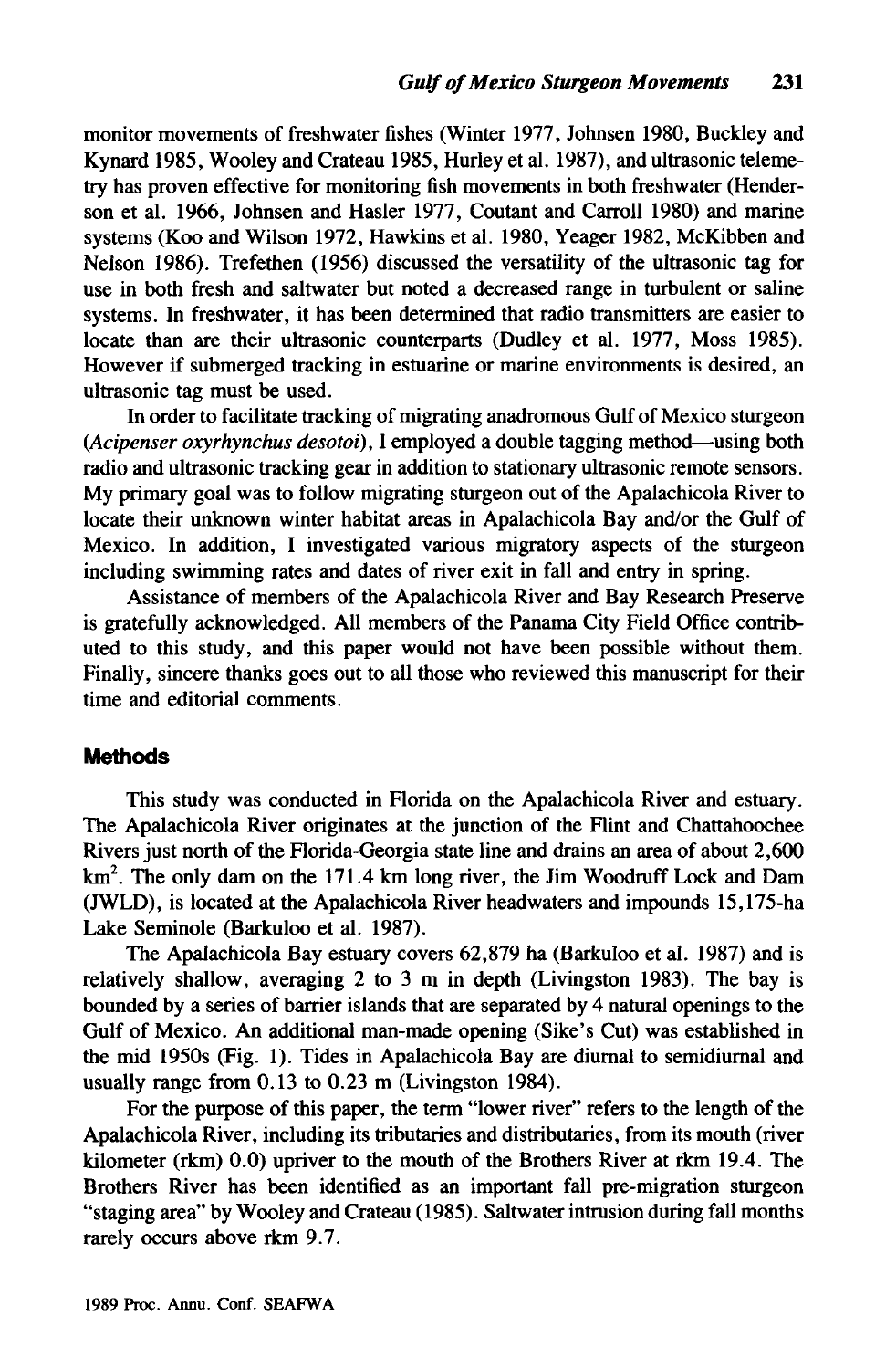

Figure 1. The Apalachicola River and bay system.

Ten Gulf of Mexico sturgeon were captured and equipped with transmitters for the study. Eight sturgeon were captured between May and September 1987 with 7.6- to 25.4-mm stretched mesh sinking monofilament gill nets set in the stilling basin immediately below JWLO. An additional 2 sturgeon were netted in the Brothers River in November 1987 during their fall migration to the Gulf of Mexico. Following capture, the sturgeon were measured, weighed and implanted with 4 Floy "t-tags" in the pectoral and pelvic fins. Seven sturgeon were then tagged with a radio transmitter and an ultrasonic transmitter (double tagged), and 3 others were given only radio tags. Radio transmitters were supplied by Advanced Telemetry Systems, Inc., Isanti, Minn., and operated at 40 MHz with a life expectancy of 24 months. Ultrasonic tags from Sonotronics (Tucson, Ariz.) broadcast at 75 KHz and had a life expectancy of 14 months. Radio and ultrasonic tags were cylindrical and had an air weight of 54 and 42 g, respectively. Sturgeon tagged with transmitters weighed from 28.1 to 69.4 kg (mean =  $45.7 \pm 15.8$  SD) and were from 1,650 to 2,083 mm (mean =  $1,892 \pm 167$  SD) in total length.

Transmitters were applied externally by a method similar to that described by Wooley and Crateau (1985). Braided monel wire was passed through holes drilled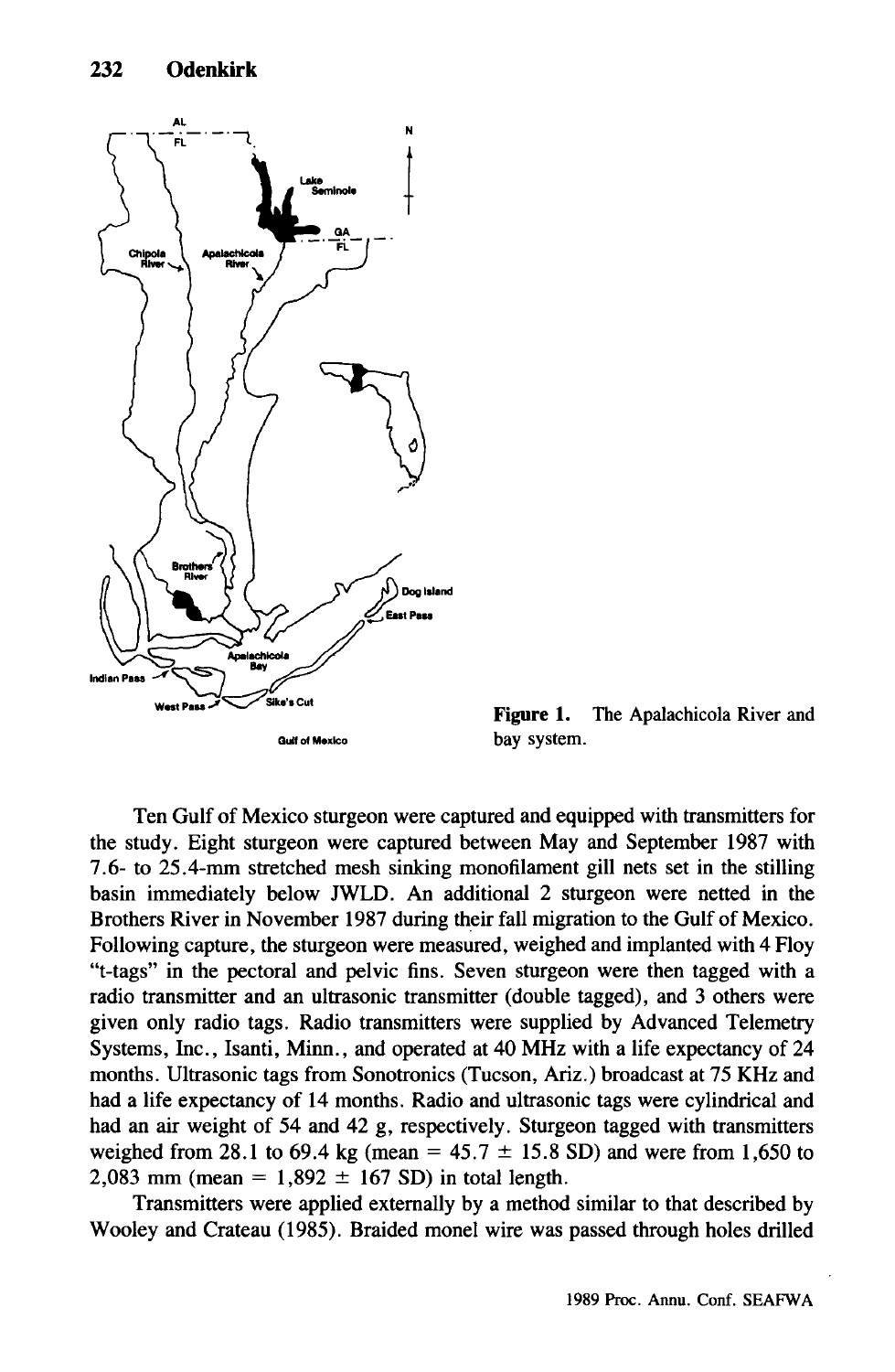in the sturgeon's fourth and fifth dorsal scutes and pre-drilled holes in the resin coating of the transmitters, pulled tight, and secured with stainless steel sleeves. Individual sturgeon were identified by either a radio frequency (0.010 MHz spacing) on a radio scanning receiver or by a unique series of signals on a single frequency on an ultrasonic receiver.

Tracking of Gulf of Mexico sturgeon in 1987 was divided into 3 phases. In phase I of the program, sturgeon occupied summer habitat areas in the upper portions of the Apalachicola River, and positions were verified at least every other day to determine initiation of downriver migration. The onset of migration initiated Phase II ofthe tracking program, which involved monitoring departure dates and downriver movement of sturgeon until they reached the lower river. During this time, telemetry observations were made at least 5 times weekly. Continual tracking was initiated in phase III of the operation when fish were in or below fall "staging" areas (Wooley and Crateau 1985) located near rkm 19. Because heavier, older sturgeon had completed several migrations and would probably yield the greatest insight regarding migration routes, sturgeon were prioritized on a weight basis regarding their desirability for tracking. The heaviest double-tagged sturgeon was located first, and if contact was lost, the next largest fish was tracked.

Mobile tracking was conducted from 2 4.9-m open-cockpit fiberglass vessels. All boats were equipped with LORAN-C and VHF marine radios to facilitate determination of location while tracking sturgeon in open water. Water temperatures and salinities (surface and bottom) were taken frequently (at all new locations or every half hour) with a YSI Model 33 salinity meter.

Remote ultrasonic sensors were installed in abandoned navigational markers located in East, West, and Indian passes to monitor lost contacts and to evaluate the use of barrier island passes. Other channels to open Gulf waters were precluded from the study due to shallowness and excessive width (north of Dog Island) and recent construction (Sike's Cut).

Ultrasonic remote sensors consisted of a model USR-6 Smart 1 receiver (Sonotronics; Tucson, Ariz.) wired to a cassette tape recorder. These components were powered by a 12-v car battery, and the entire system was enclosed in a 0.61  $m<sup>2</sup>$ galvanized weather-sealed metal box. The box was attached to an abandoned navigational structure approximately 1 m above high-tide elevation. A hydrophone was mounted on a steel pipe which was attached to a submerged piling on the structure. The Smart 1 scanning receivers were internally programmed and supplied with 24-hour clocks. Tape recorders were activated by passing tagged sturgeon and tag identity and passage times were recorded.

During winter months, lower portions of the Apalachicola River system were monitored weekly to determine if any tagged sturgeon had remained in freshwater. Beginning March 1988, radio telemetry observations were conducted at least every other day by boat or airplane to document river entry dates of returning radio-tagged fish.

Data were analyzed using the Statistical Analysis System (SAS) PC Version 6.03 on an IBM PC AT. Linear regression procedures were used to examine the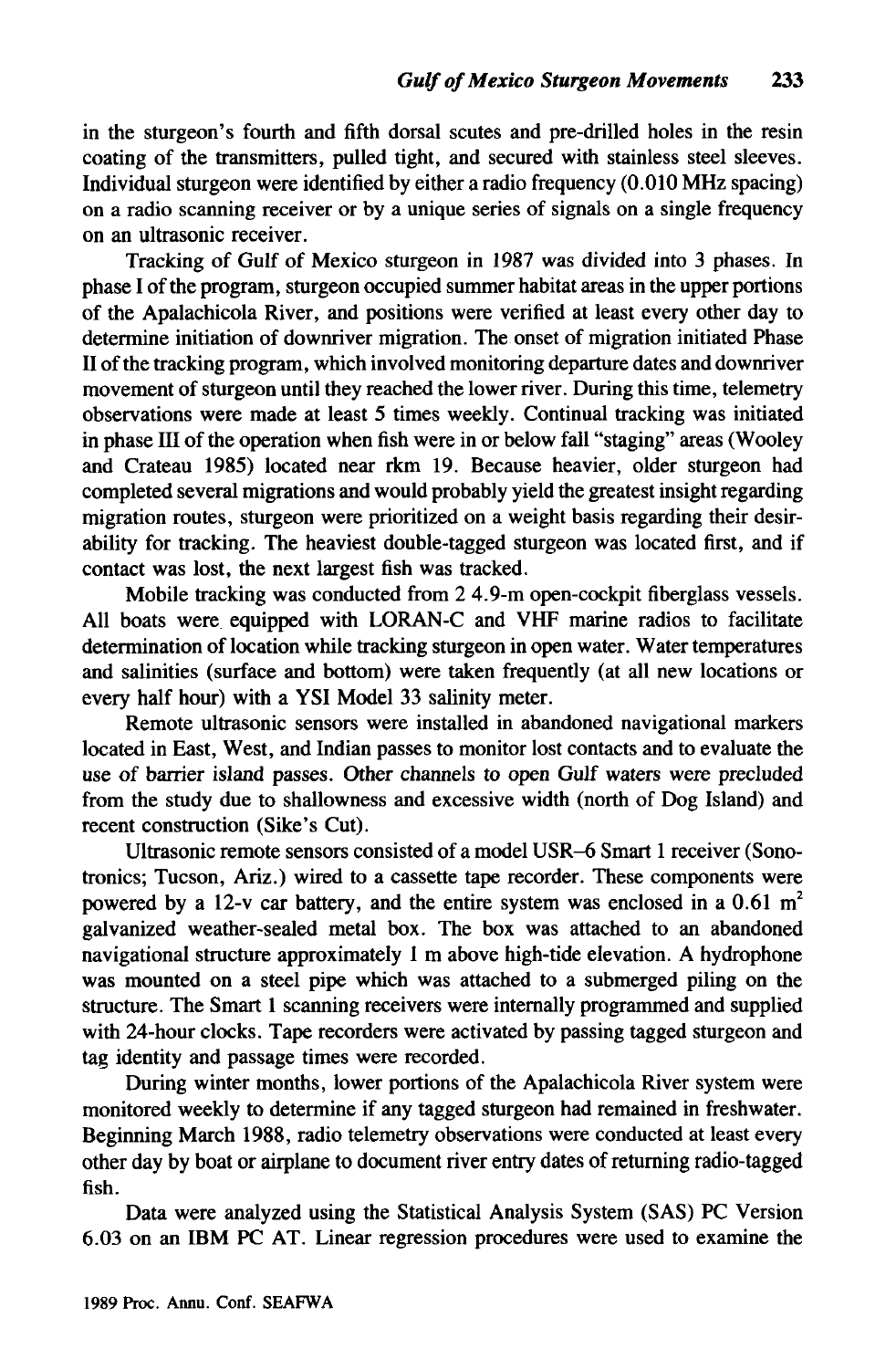## 234 **Odenkirk**

relationships between several aspects of migratory behavior. A probability value of 0.05 was employed to detect significance in all statistical tests.

## **Results**

#### Telemetry Equipment Performance

During field operations with telemetry equipment, several problems were encountered with the ultrasonic equipment. Initially, remote sensor sensitivity was so high that even slight noises such as dolphins, snapping shrimp, croakers, grunts, and boat engines caused units to function, thereby quickly using all available recording tape. This condition was alleviated to some extent by rheostats, but adjustment was time consuming and range (approximately  $1.0 \text{ km}$  when set most sensitively) was sacrificed to delete extraneous marine sound. In addition, barnacles formed on the hydrophones, further reducing sensitivity. Finally, wave action demolished 2 hydrophones and currents often generated sufficient noise to activate remotes and completely mask all other sounds.

Mobile ultrasonic receivers exhibited similar problems. Furthermore, electronic testing conducted after the study revealed that transmitter tags were highly directional instead of omnidirectional as was originally believed. This seriously inhibited open water tracking.

Effective range of radio transmitters was at least  $0.8$  km and frequently over 1.5 km. In contrast, signal strength from ultrasonic transmitters depended upon the orientation of the tagged sturgeon and was usually between  $0.3$  and  $0.8$  km.

### Fall Sturgeon Migration

Eight Gulf of Mexico sturgeon were monitored during phase I of the tracking prograrn (the remaining 2 sturgeon were captured in the lower river later in the program). Initial departures from summer habitat area below JWLD during 1987 were as follows: 22 September, surface water temperature 27.8° C, I sturgeon; 14 October, water temperature 19.5° C, 5 sturgeon; 19 October, water temperature 20.0° C, 2 sturgeon. Transmitter-tagged sturgeon weight and onset of fall migration were not significantly related ( $r^2 = 0.06$ ;  $P > 0.55$ ).

Phase II tracking indicated that the first radio-tagged sturgeon to leave JWLD took 28 days to reach the lower river. The remaining 7 fish averaged 4.6 days to cover the 150.4 rkm to the lower river and swam at an approximate rate of  $32.7 \text{ km/s}$ day.

No significant relationship existed between time of descent (days) of transmittertagged sturgeon and body weight ( $r^2 = 0.06$ ;  $P > 0.57$ ). Tagged sturgeon occupied freshwater portions of the lower river for periods up to 20 days before entering brackish water. In most cases, this time was spent in deeper portions of the Brothers River identified as a fall staging area by Wooley and Crateau (1985).

Phase III of the tracking program was initiated on 29 October and lasted until <sup>11</sup> November 1987. Three double-tagged sturgeon (weight range = 33-66 kg) were successfully monitored throughout their lower river descent, across the saltwater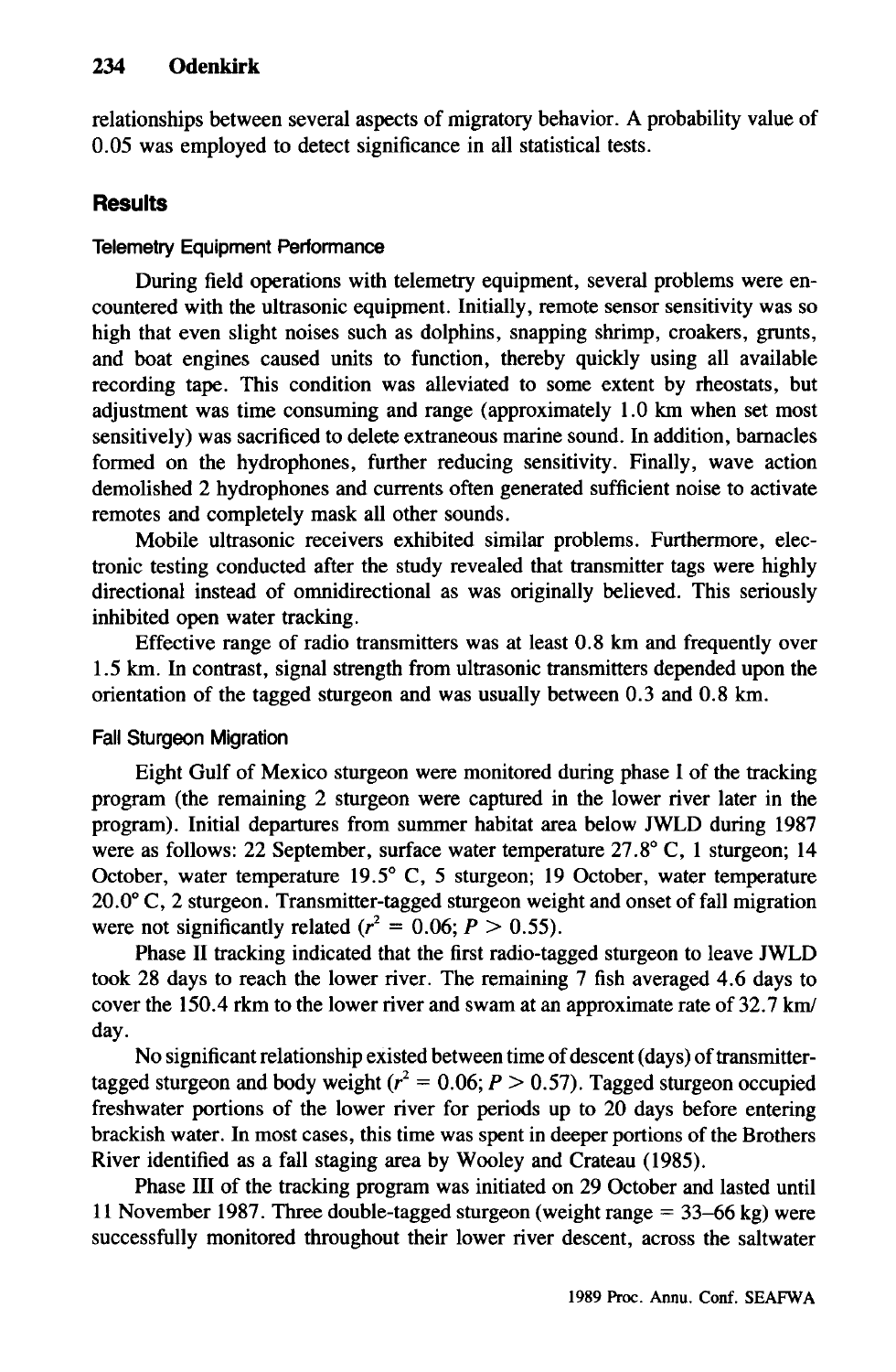interface, and into Apalachicola Bay. No sturgeon were successfully tracked completely through Apalachicola Bay and into the Gulf of Mexico; however, 1 sturgeon did activate a remote sensor in West Pass, although extended mobile tracking had been unsuccessful.

The 3 sturgeon monitored continuously during their movements from Apalachicola River to Apalachicola Bay generally behaved in a similar manner. The sturgeon entered the bay between 31 October and 10 November 1987. Each fish, after passing through the saltwater interface near rkm 5.0 approached the river's mouth and began to swim up and downriver erratically, never moving more than 0.5 km in either direction and remaining in brackish river water (salinities  $\leq$  3.0 ppt) for periods ranging from 8 to 12 hours (mean  $= 10.2$  hours) before entering the bay.

Salinities and temperatures taken at rkm 0.0 during river exit ranged between 3.5-7.0 ppt and 17.5°-19.5° C at the surface and 14.0-17.5 ppt and  $18.5^{\circ}$ -19.0° C at the bottom. Tagged sturgeon exited the river at 0130, 2215 and 0540 hours.

Two of the 3 sturgeon monitored were lost within 1 hour after entering the open water of Apalachicola Bay. In both cases signal loss was attributed to nearby commercial fishing vessels and associated subsurface engine sounds which obliterated ultrasonic tag signals. Before signal loss, sturgeon traveled approximately 1km southward along an intracoastal waterway channel at a depth of approximately  $3 \text{ m}$ . The remaining sturgeon was tracked on an erratic southwesterly course for 4 hours in water 2.0 to 2.7 mdeep to a point approximately 5 km southwestofthe river mouth. Twenty hours after contact was lost, this sturgeon activated a remote sensor in West Pass for a period of 21 minutes. No data were obtained from the remaining 4 double tagged sturgeon, and no transmissions from any of the 10 transmitter equipped sturgeon were received between 11 November 1987 and 10 March 1988.

#### Spring Sturgeon Migration

Seven of the 10 transmitter-equipped sturgeon returned to the Apalachicola River between 11 March and 20 April 1988. The date of river entry was positively related with fish size  $(r^2 = 0.85; P \le 0.003)$ . Tagged fish did not linger in the vicinity of the salt/freshwater interface but moved steadily upstream at the approximate rate of 10 km/day.

#### **Discussion**

Results of this study confirm that Gulf of Mexico sturgeon in the Apalachicola River system are anadromous, migrating to the saline waters of the Bay andlor Gulf to overwinter and returning to the river in spring. Freshwater migration of the sturgeon observed in the present study was comparable to that reported by Wooley and Crateau (1985). Downstream migrations were initiated from 30 September - 6 November (surface water temperature  $= 23.0^{\circ} - 20.5^{\circ}$  C) in 1983 (Wooley and Crateau 1982) and occurred from 22 September- 19 October (surface watertemperatures =  $27.8^{\circ} - 20.0^{\circ}$  C) in 1987 (present study). Swimming rates of transmitter equipped fish were  $24.3 \text{ km/day}$  and  $20.5 \text{ km/day}$ , respectively. In both studies,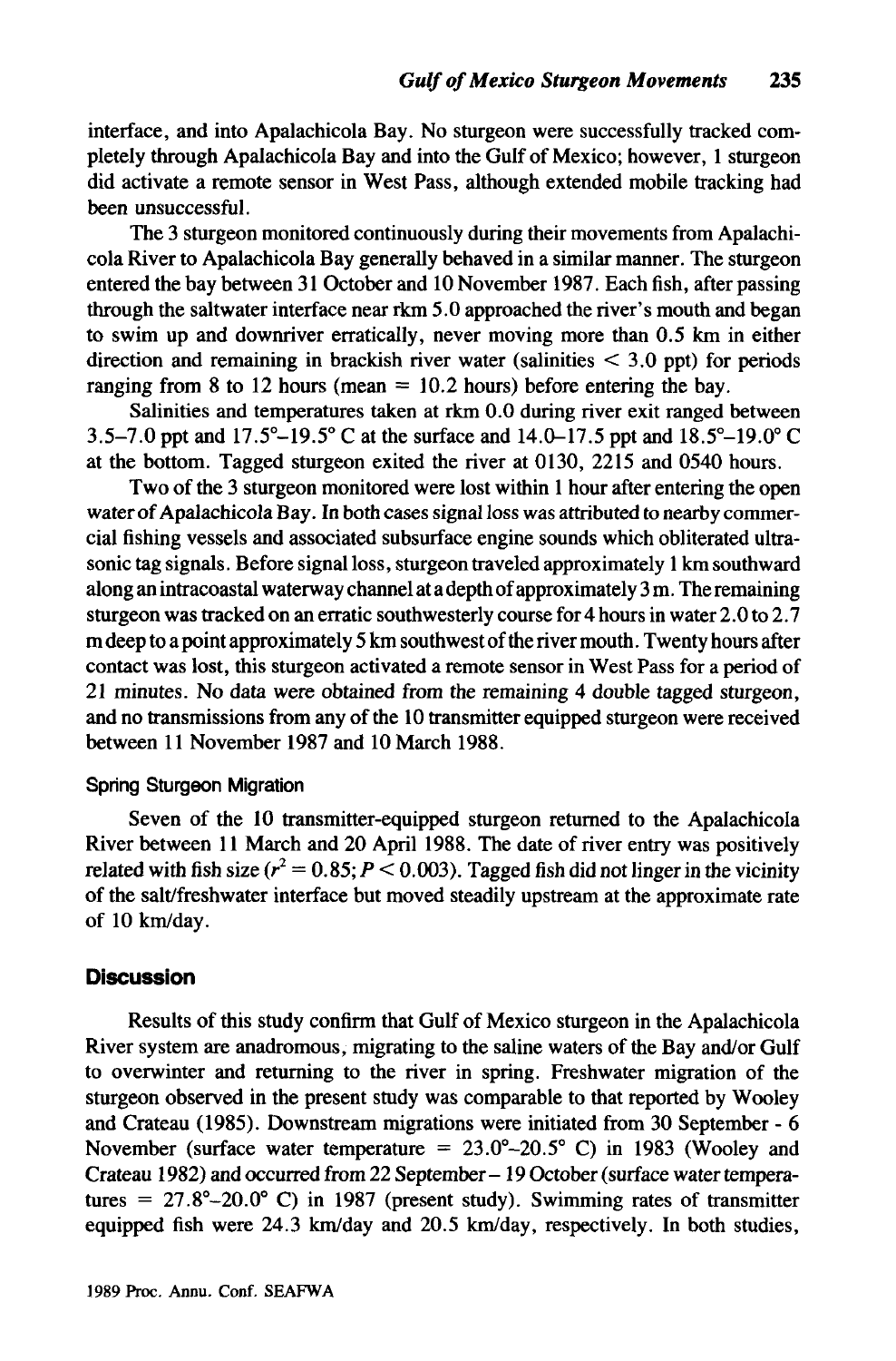sturgeon used freshwater "staging areas" in the Brothers River for periods up to 24 days (20 days in present study) prior to moving into saline areas of the lower Apalachicola River. The extended period of residence (8-12 hours) in river waters of low salinity before river exit suggest a period of osmoregulatory adjustment. Wooley and Crateau (1982) suggested that during this period sturgeon were awaiting environmental cues before moving out into Apalachicola Bay. In the present study, 2 sturgeon exited the river at night during an incoming tide, while the third fish exited just prior to dawn during an outgoing tide.

After entering Apalachicola Bay all 3 sturgeon apparently used the intracoastal waterway channel until they encountered depths  $>2$  m. Based on observed swimming directions, it appeared that bay exit would occur either through Sike's Cut or West Pass. Exit through Sike's Cut, a recently constructed pass  $\leq 5$  m deep, was not considered likely. West Pass, the deepest of all Apalachicola Bay passes, has a maximum depth of nearly 16 m and was the only pass of the three monitored where sturgeon movement was recorded.

Net water current patterns in the Apalachicola estuary move to the west, and West Pass appears to be a major outlet for the discharge of estuarine water to the Gulf (Livingston 1984). Wooley and Crateau (1985) reported 3 sturgeon tag returns from sturgeon captured in shrimp trawls in the Gulf. Two of these returns were outside Indian Pass, while the other occurred a short distance southeast of West Pass. It appears then that sturgeon migrating from Apalachicola Bay to the Gulf of Mexico follow prevailing currents and exit through the 2 western-most passes (Indian and West passes).

Although no data were found indicating that sturgeon migrating into the river during March and April 1988 paused to osmoregulate, it seems likely that at least a short period of adjustment was necessary. This inconsistency with fall migratory behavior may be partially explained by spring flooding. Water quality sampling indicated that freshwater extended well out into the bay where sturgeon possibly "staged" and were not detected during survey flights.

The spring arrival of smaller fish before larger individuals may have been due to sexual differences. It is quite common for smaller male sturgeon to precede larger females on spring migrations (Parauka, U.S. Fish and Wildl. Serv., personal commun.). Additionally, most of the larger fish examined by Huff (1978) were female.

Because of the inability of the ultrasonic tracking equipment to monitor sturgeon movements, location(s) of overwintering sites are still unknown. Further research is needed to document Gulf of Mexico sturgeon marine migration routes and to determine if critical overwintering habitat exists in the Gulf of Mexico. Ultrasonic equipment currently available to fisheries workers greatly reduces the capability of extended marine tracking. The double tagging method described herein has the potential to be an excellent methodology for investigating migration of large anadromous fish, especially when remote sensors are used, but the potential is currently limited due to technological constraints. It is hoped that improvements in future gear design will permit tracking of anadromous fish in marine and estuarine waters.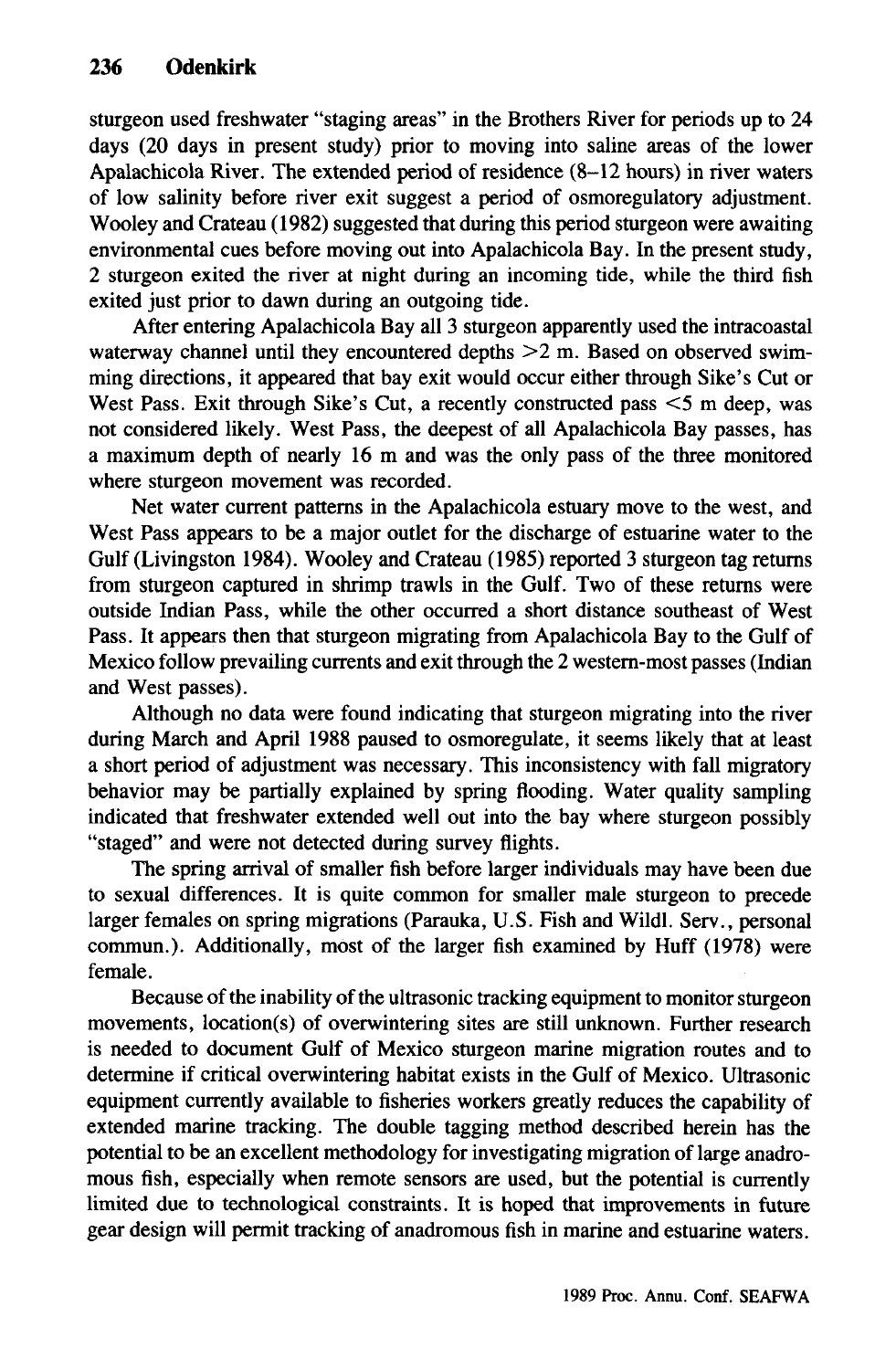#### **Literature Cited**

- Barkuloo, J. M., L. Patrick, L. Stith and W. J. Troxel. 1987. Natural resources inventory Apalachicola-Chattahoochee-Flint River basin. U.S. Fish and Wildl. Serv, Field Off. Panama City, Fla. 154pp.
- Buckley, J., and B. Kynard. 1985. Yearly movements of shortnose sturgeons in the Connecticut River. Trans. Am. Fish. Soc. 114:813-820.
- Coutant, C. C., and D. S. Carroll. 1980. Temperatures occupied by ten ultrasonic-tagged striped bass in freshwater lakes. Trans. Am. Fish. Soc. 109:195-202.
- Dudley, R. G., A. W. Mullis and J. W. Terrell. 1977. Movements of adult striped bass *(Morone saxatilis)* in the Savannah River, Georgia. Trans. Am. Fish. Soc. 106:314- 322.
- Hawkins, A. D., G. G. Urquhart and G. W. Smith. 1980. Ultrasonic tracking of juvenile cod by means of a large spaced hydrophone array. Pages 461-469 *in* Amlaner, D. J., Jr. and D. W. MacDonald, eds. A handbook of biotelemetry and radio tracking. Pergamon Press, N. Y. 804pp.
- Henderson, H. F., A. D. Hasler and G. C. Chipman. 1966. An ultrasonic transmitter for use in studies of movements of fishes. Trans. Am. Fish. Soc. 95:350-356.
- Huff, J. A. 1975. Life history of the Gulf of Mexico sturgeon *Acipenser oxyrhynchus desotoi* in the Suwannee River, Florida. Mar. Resour. Pub. 16. Fla. Dep. Nat. Resour. St. Petersburg, Fla.
- Hurley, S. T., W. A. Hubert and J. G. Nickum. 1987. Habitats and movements of shovelnose sturgeons in the upper Mississippi River. Trans. Am. Fish. Soc. 116:655-662.
- Johnsen, P. B. 1980. The movements of migrating salmonids in the vicinity of a heated effluent determined by a temperature and pressure sensing radio telemetry system. Pages 781-783 *in* Amlaner, D. J., Jr. and D. W. MacDonald, eds. A handbook of biotelemetry and radio tracking. Pergamon Press, N.Y. 804pp.

- Koo, Ted S. Y., and J. S. Wilson. 1972. Sonic tracking striped bass in the Chesapeake and Delaware Canal. Trans. Am. Fish. Soc. 101:453-462.
- Livingston, R. J. 1983. Resource atlas of the Apalachicola estuary. Fla. Sea Grant College. Pub. 55. 64pp.

-. 1984. The ecology of the Apalachicola Bay system: an estuarine profile. U.S. Fish and Wildl. Serv., Washington, D.C. FWS/OBS 82/05. 148pp.

- McKibben, J. N. and D. R. Nelson. 1986. Patterns of movement and grouping of gray reef sharks, *Carcharhinus amblyrhynchos,* at Enewetak, Marshall Islands. Bul. Mar. Sci. 38:89-110.
- Moss, J. L. 1985. Summer selection of thermal refuges by striped bass in Alabama reservoirs and tailwaters. Trans. Am. Fish. Soc. 114:77-83.
- Trefethen, P. S. 1956. Sonic equipment for tracking individual fish. U.S. Fish and Wildl. Serv., Spec. Sci. Rep., Fisheries 179:1-11.
- Winter, J. D. 1977. Summer home range and habitat use by four largemouth bass in Mary Lake, Minnesota. Trans. Am. Fish. Soc. 106:323-330.
- Wood, D. A. 1988. Official lists of endangered and potentially endangered fauna and flora in Florida. Fla. Game and Fresh Water Fish Comm., Tallahassee. Pub. GCF 88/9- 022. 19pp.

<sup>---,</sup> and A. D. Hasler. 1977. Winter aggregations of carp *(Cyprinus carpio)* as revealed by ultrasonic tracking. Trans. Am. Fish. Soc. 106:556-559.

Wooley, C. M., and E. J. Crateau. 1982. Observations of Gulf of Mexico sturgeon